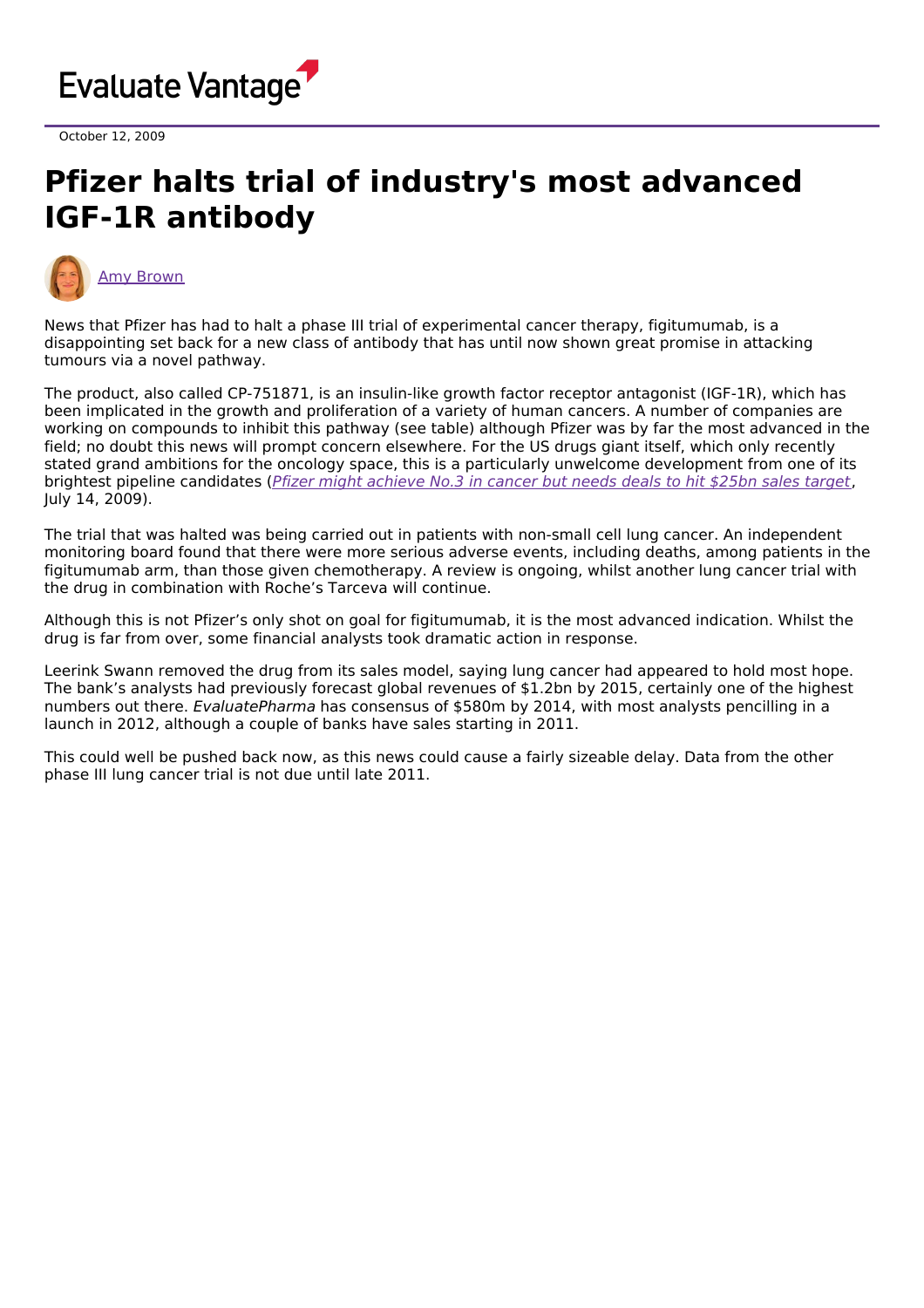| <b>Clinical programmes targeting IGF-1R</b> |                                                       |                         |                          |                               |                                                                                                                                                                                   |
|---------------------------------------------|-------------------------------------------------------|-------------------------|--------------------------|-------------------------------|-----------------------------------------------------------------------------------------------------------------------------------------------------------------------------------|
|                                             | Pharmacological<br><b>Class</b>                       | <b>Product</b>          | <b>Generic</b><br>Name   | <b>Company</b>                | <b>Indication Summary</b>                                                                                                                                                         |
| <b>Phase</b><br>Ш                           | Anti-IGF-1R MAb                                       | CP-<br>751871           | figitumumab              | Pfizer                        | Non-small cell lung cancer<br>(NSCLC) [Phase III]; Prostate<br>cancer [Phase II]; Breast cancer<br>[Phase II]; Bone cancer [Phase<br>II] and other phase II studies               |
|                                             | IGF-1R antagonist                                     | OSI-906                 |                          | <b>OSI</b><br>Pharmaceuticals | Solid tumour indications [Phase<br>III]; Ovarian cancer [Phase II];<br>Non-small cell lung cancer<br>(NSCLC) [Phase I]                                                            |
| <b>Phase</b><br>п                           | Anti-IGF-1R MAb                                       | <b>AMG 479</b>          | $\overline{\phantom{a}}$ | Amgen                         | Bone cancer [Phase II]; Small<br>cell lung cancer (SCLC) [Phase<br>II]; Pancreatic cancer [Phase II]<br>and other phase II and phase I<br>studies                                 |
|                                             | Anti-IGF-1R MAb                                       | MK-0646                 |                          | Merck & Co                    | Colorectal cancer [Phase II];<br>lung cancer [Phase II]; other<br>phase I studies                                                                                                 |
|                                             | Anti-IGF-1R MAb                                       | IMC-A12                 | cixutumumab              | Eli Lilly                     | Colorectal cancer [Phase II];<br>Prostate cancer [Phase II]; Head<br>& neck cancers [Phase II];<br>Hepatoma, liver cancer [Phase<br>II] and other phase II and phase<br>I studies |
|                                             | Anti-IGF-1R MAb                                       | RG1507                  | $\frac{1}{2}$            | Roche                         | Soft tissue sarcoma [Phase II];<br>Breast cancer [Phase II]; Non-<br>small cell lung cancer (NSCLC)<br>[Phase II                                                                  |
|                                             | Anti-IGF-1R MAb                                       | <b>SCH</b><br>717454    | robatumumab              | Schering-Plough               | Bone cancer [Phase II]; Lung<br>cancer [Phase II]                                                                                                                                 |
| <b>Phase</b>                                | Anti-IGF-1R MAb                                       | Anti IGF-<br>IR/BIIB022 |                          | Dyax                          | Solid tumour indications [Phase<br>IJ                                                                                                                                             |
|                                             | IGF-1R, BCR-ABL<br>& SRC tyrosine<br>kinase inhibitor | <b>XL228</b>            |                          | Exelixis                      | Leukaemia, chronic lymphocytic<br>(CLL) [Phase I]; Leukaemia,<br>acute lymphocytic (ALL) [Phase<br>I] and other phase I indications                                               |
|                                             | Anti-IGF-1R MAb                                       | RG1507                  |                          | Chugai                        | Solid tumour indications [Phase<br>IJ                                                                                                                                             |
|                                             | Anti IGF-1 & IGF-2<br>MAb                             | <b>MEDI-573</b>         | $\blacksquare$           | AstraZeneca                   | Solid tumour indications [Phase<br>IJ                                                                                                                                             |
|                                             | Anti-IGF-1R MAb                                       | Anti IGF-<br>IR/BIIB022 |                          | Biogen Idec                   | Solid tumour indications [Phase<br>IJ                                                                                                                                             |

Also in phase III, but not an antibody, is OSI Pharmaceuticals with OSI-906, a small molecule approach to IGF-1R inhibition which it believes could prove effective in combination with targeted therapies like Tarceva as well as a monotherapy.

Last month, OSI announced the start of a phase III trial in patients with locally advanced or metastatic adrenocortical carcinoma (ACC). OSI-906 inhibits the signalling response of IGF-1R, specifically blocking the activation of the AKT and MAP kinase downstream pathways and causing inhibition of tumour cell growth and survival in animal models. The IGF/IGF-1R signalling pathway has also been implicated in protecting tumour cells from cell death induced by a number of cytotoxic agents as well as molecular targeted therapies